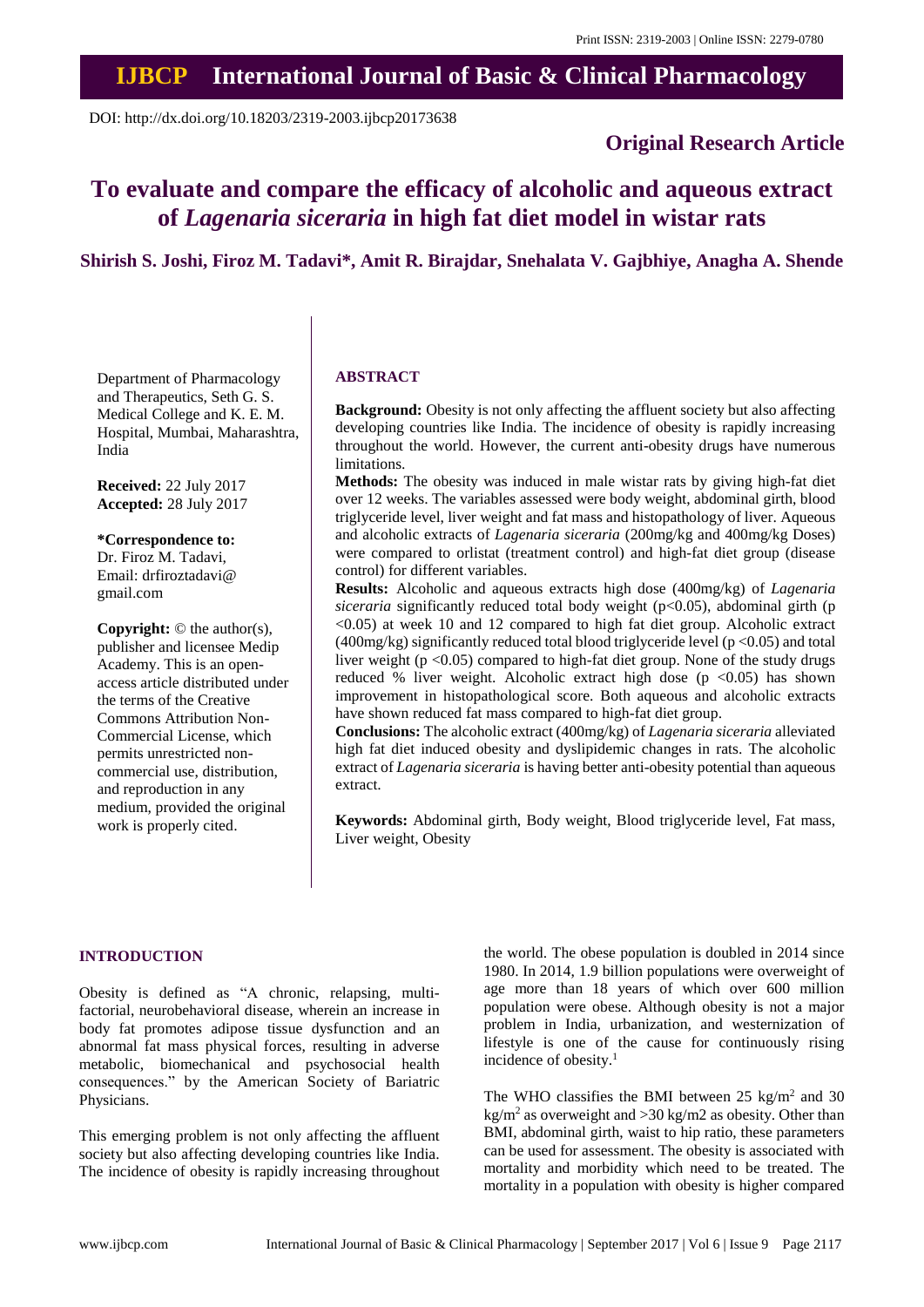to normal weight population. <sup>2</sup> The list of complications includes diabetes, hypertension, cardiovascular disease, renal and hepatic impairment, gastrointestinal complication, metabolic syndrome, osteoarthritis, psychological problem. 3

Currently, there are three modalities of treatment available. Depending on age, sex, grade of obesity, comorbid condition, and few other factors, it has been treated by lifestyle modification, pharmacotherapy, surgical management. <sup>4</sup> Few drugs are currently approved by US-FDA, EMA for obesity which are orlistat, lorcaserin, phentermine hydrochloride + topiramate, qsymia, bupropion + naltrexone, contrave, liraglutide. 5 However, these drugs are to be taken for a long duration to exert their effects and are associated with various lifethreatening side effects. Apart from the mechanism of action, the efficacy of these drugs to reduce weight depends on the subjective determination of person and adherence to treatment.<sup>6</sup> The bariatric surgery is the last help which medical professional can avail to the patient.

The surgical procedures are associated with complications, and the recurrence of obesity is also common leading to surgical failure.<sup>7</sup> So, there is a need for a new drug development for the treatment of obesity. *Lagenaria siceraria*, also called as "Dudhi-Bhopala", has properties like antioxidant, analgesic, anti-inflammatory, hepatoprotective, antibacterial.<sup>8</sup> Previously its hypolipidemic and anti-triglyceride property has been studied in few animal models. 9

There are few studies showing the anti-obesity effect of *Lagenaria siceraria*. However, the model, which researcher have used, does not mimic human obesity.<sup>10,11</sup> So, there is a need for evaluation of *Lagenaria siceraria* for its anti-obesity potential using models that mimic human obesity. Various extracts of *Lagenaria siceraria* like petroleum, alcoholic, chloroform, aqueous, acetone have been studied earlier. Out of which alcoholic and aqueous extracts were found to have lipid-lowering potential. <sup>12</sup> Hence, we decided to use the alcoholic and aqueous extract of *Lagenaria siceraria* in the present study.

The present study was planned to evaluate and compare the anti-obesity potential of an alcoholic and aqueous extract of *Lagenaria Siceraria* in chronic high-fat-dietinduced wistar rat model.

## **METHODS**

The Committee for the Purpose of Control and Supervision of Experiments on Animals (CPCSEA) guidelines were followed during the entire study.

## *Experimental animals*

54 adults male Wistar rats (12 for standardization and 42 for study groups) of weight 140-160gm and age 4-6 weeks from the central animal house of our institute were used for the study.

#### *Husbandry conditions*

Animals were housed in separate cages of institutional animal house. The environmental condition was maintained constant throughout the study. The temperature ( $22\pm3$ °C), Relative Humidity (40-60%) were maintained constant. The animals were kept in housing cage in the ratio of 3 animals/cage. Housing cage'stop grill was made up of stainless steel, having separate facilities for food and drinking water in polypropylene bottles with stainless steel sipper tube. Animals received the diet as per the study protocol.

## *Study drugs*

The alcoholic and aqueous extracts of *Lagenaria siceraria* were obtained from an Konark Herbals and Health care, Mumbai, India. The doses 200 mg/kg and 400mg/kg used for this study were obtained from the previous studies done for its hypolipidemic potential. <sup>12</sup> The orlistat was used as in the dose of 50mg/kg. <sup>10</sup> It was obtained from Zerofat (Mankind, India). Both drugs were given to animal orally in two divided dose.

## *Diet*

- *Normal diet:* Normal daily diet of rat pellet
- *High-fat diet:* The ingredients of a high-fat diet which was used for obesity induction were Powdered NPD (365gm/kg), Lard (310gm/kg), Casein (250gm/kg), Cholesterol (10gm/kg), Vitamins and minerals mix (60gm/kg), dl-Methionine (3gm/kg), Yeast powder (1gm/kg) and Sodium chloride (1gm/kg). Specialised diet was given to all rats except normal control group to induce obesity. 13

42 male Wistar rats were divided into 7 different groups.

| Group $(n = 6)$     | <b>Diet</b>   | Drug (given daily<br>orally)         |
|---------------------|---------------|--------------------------------------|
| Normal<br>control   | Normal diet   |                                      |
| Disease<br>control  | High fat diet |                                      |
| Positive<br>control | High fat diet | Orlistat 50mg/kg/day                 |
| Test group 1        | High fat diet | Alcoholic extract<br>$200$ mg/kg/day |
| Test group 2        | High fat diet | Alcoholic extract<br>$400$ mg/kg/day |
| Test group 3        | High fat diet | Aqueous extract<br>200mg/kg/day      |
| Test group 4        | High fat diet | Aqueous extract<br>400mg/kg/day      |
|                     |               |                                      |

## **Table 1: Study groups.**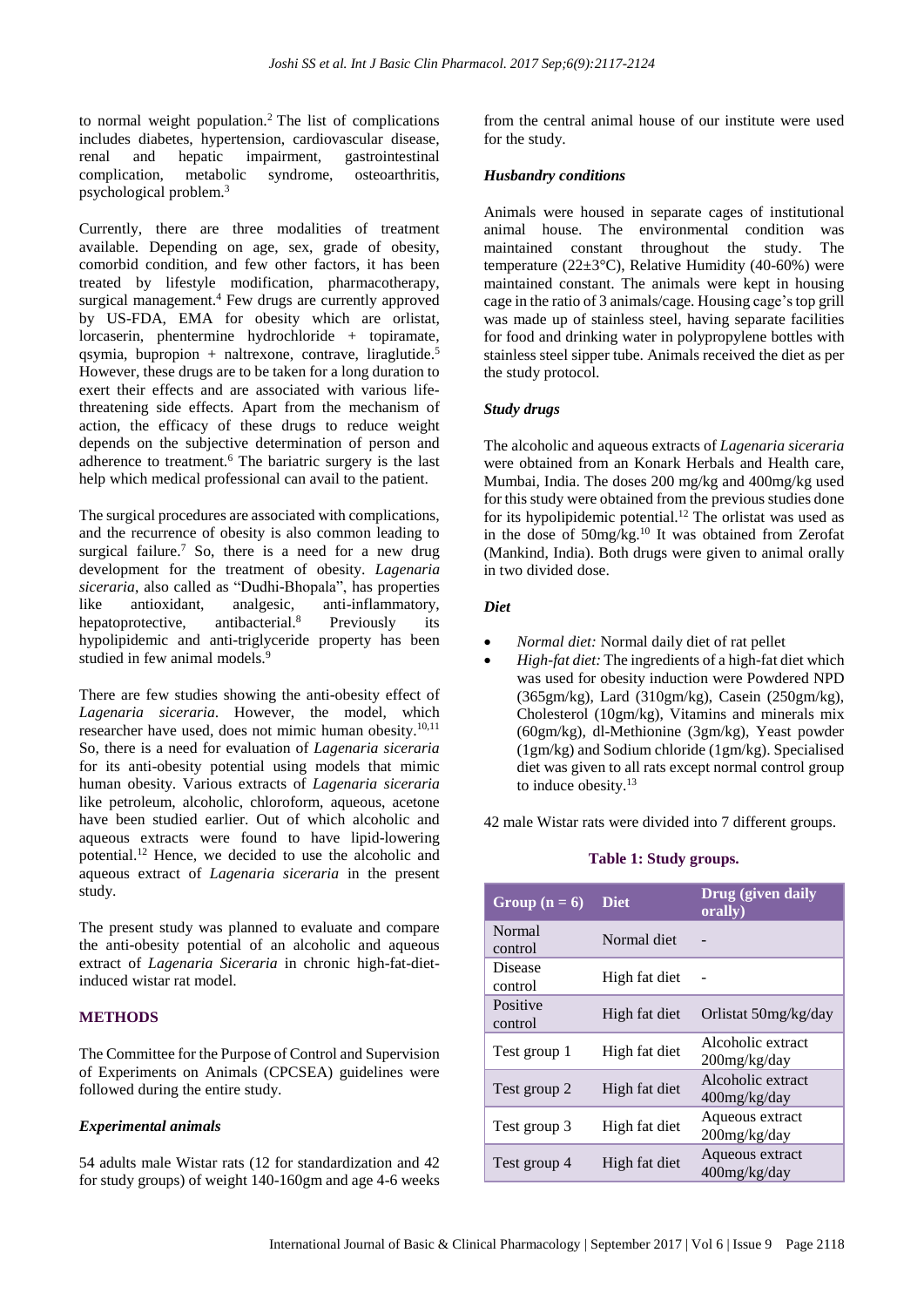## *Drug administration*

The alcoholic extracts of *Lagenaria siceraria* (200mg/kg and 400mg/kg) were suspended in carboxymethylcellulose (0.5%) whereas aqueous extracts of *Lagenaria siceraria* (200mg/kg and 400mg/kg) and orlistat (50mg/kg/day) were suspended in normal saline. Drugs were administered orally using different rat feeding cannulas. The appropriate doses were given over 12 weeks for all groups except normal control which received normal saline.

## *Experimental procedure*

42 Wistar rats were divided into 7 different groups. All the groups received high-fat diet except normal control group which received normal diet. The procedure was followed for 12 weeks and variables were assessed as per the study protocol.

## *Variables assessed*

Total body weight, abdominal girth, blood triglyceride level, weight of liver, histopathological assessment of liver (Table 2) and total body fat mass assessment.

## **Table 2: Histopathological grading of rat liver.**

| <b>Grade</b>    | Fatty<br>involvement | <b>Description</b>                                                                                       |
|-----------------|----------------------|----------------------------------------------------------------------------------------------------------|
| Normal $(0)$    | $0-5%$               | Normal                                                                                                   |
| Mild $(1)$      | 5-33%                | Fatty vacuoles in the<br>hepatocytes with mild<br>hepatocytes involvement                                |
| Moderate<br>(2) | $34 - 66%$           | Central vacuolation with<br>nucleus shifted to the<br>periphery with moderate<br>hepatocytes involvement |
| Severe $(3)$    | 67 and<br>above %    | Extensive hepatocytes<br>involvement with fatty<br>globules or fatty cyst<br>formation                   |

## *Statistical analysis*

The results were expressed as mean±SD. The level of significance (p-value) for each comparison in the analysis was calculated at 0.05.

In Phase, I, the parametric data between two groups was compared using unpaired t-test while the non-parametric data between two groups was compared using Mann-Whitney test.

In Phase II, the parametric data between seven groups was compared using one-way-ANOVA test followed by post hoc Tukey's test while non-parametric data between seven groups was analysed using Kruskal-Wallis test. The statistical analysis was performed using Graph-Pad Instat software version 3.3.

## **RESULTS**

High-fat diet group showed significant increase in average total body weight and abdominal girth at 8 weeks and 12 weeks compared to normal diet group (animals fed with rat pellet). High-fat diet group showed significant increase in average triglyceride level at 6 weeks and 12 weeks compared to normal diet group. High-fat diet group demonstrated increase in average liver weight, average % liver weight, average fat mass and increased median histopathological grading compared to normal diet group at the end of 12 weeks.

## *Total body weight*



Total body weight expressed as mean±SD (cm); One-way ANOVA followed by post hoc analysis; \*p<0.05, \*\*p<0.01 v/s High fat diet; #p<0.05 v/s orlistat; \$1p<0.05 v/s aq. low dose; \$2p<0.05 v/s alc. low dose

## **Figure 1: Comparison of average total body weight at week 10.**



Total body weight expressed as mean±SD (cm); One-way ANOVA followed by post hoc analysis; \*p<0.01 v/s High fat diet; #p<0.01 v/s orlistat; \$1p<0.05 v/s aq. low dose; \$2p<0.01 v/s alc. low dose

## **Figure 2: Comparison of average total body weight at week 12.**

At week 8, the total body weight has not shown significant difference in two groups. At week 10, orlistat ( $p \le 0.01$ ),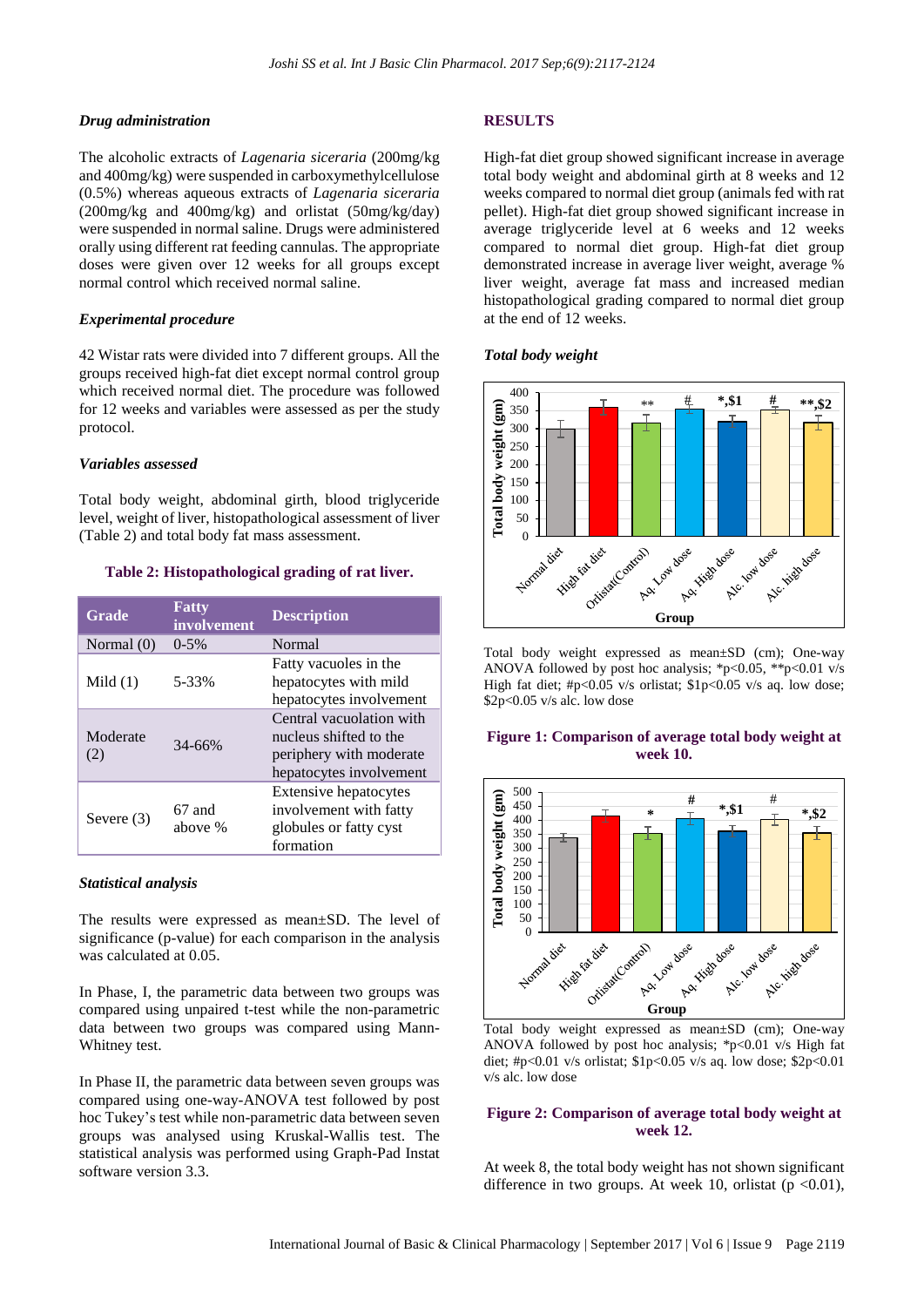high dose alcoholic ( $p \le 0.01$ ) and aqueous extract ( $p$  $\leq 0.05$ ) showed significant reduction as compared to disease control in average total body weight. The reduction in total body weight achieved with orlistat was comparable to high dose alcoholic and aqueous extract.

At week 12, Orlistat ( $p \le 0.01$ ), aqueous high dose (p  $\langle 0.01 \rangle$ , alcoholic high dose group (p  $\langle 0.01 \rangle$  showed significantly reduced average weight compared to high-fat diet group. The average weight of aqueous high dose and alcoholic the high dose group was comparable to orlistat group.

## *Abdominal girth*

At week 8, the average abdominal girth has not shown significant difference in two groups.



Abdominal girth expressed as mean±SD (cm); One-way ANOVA followed by post hoc analysis; \*p<0.05 v/s High fat diet; #p<0.05 v/s orlistat; \$1p<0.05 v/s aq. low dose; \$2p<0.05 v/s alc. low dose

**Figure 3: Comparison of average abdominal girth at week 10.**



Abdominal girth expressed as mean±SD(cm); One-way ANOVA followed by post hoc analysis; \*p<0.05, \*\*p<0.01 v/s High fat diet; #p<0.05, ##p<0.01 v/s orlistat;  $\pmb{\text{1p}}$ <0.05 v/s aq. low dose; \$2p<0.05 v/s alc. low dose

## **Figure 4: Comparison of average abdominal girth at week 12.**

At week 10, Orlistat ( $p < 0.05$ ), aqueous extract high dose (p <0.05), alcoholic extract high dose (p <0.05) showed significantly reduced abdominal girth compared to highfat diet group. Aqueous high dose and alcoholic the highdose group did not differ statistically from orlistat in average abdominal girth.

At week 12, Orlistat ( $p$  <0.01), aqueous extract high dose (p  $\langle 0.05 \rangle$ , alcoholic extract high dose group (p  $\langle 0.05 \rangle$ ) showed reduced average abdominal girth compared to high-fat diet group. The average abdominal girth of orlistat was comparable with aqueous high dose and alcoholic high dose group.

#### *Blood triglyceride level*

At week 6, Orlistat ( $p \le 0.01$ ) and alcoholic extract high dose ( $p < 0.05$ ) showed significant reduced average blood triglyceride level compared to high-fat diet group. At week 12, Orlistat ( $p \le 0.05$ ) and alcoholic extract high dose ( $p$ ) <0.05) showed significantly reduced blood triglyceride level compared to high-fat diet group. High dose of both aqueous and alcoholic extracts showed comparable average blood triglyceride level when compared with orlistat group.



ND - Normal diet, HFD - High fat diet, O - Orlistat, AQLD - Aqueous low dose

AQHD - Aqueous high dose, ALLD - Alcoholic low dose, ALHD - Alcoholic high dose

## **Figure 5: Comparison of average blood triglyceride level at week 6 and week 12.**

#### *Total liver weight*

At the end of 12 weeks, Orlistat ( $p < 0.01$ ), alcoholic extract high dose group  $(p \le 0.05)$  showed a significant reduction in average total liver weight compared to high-fat diet group. The average liver weight of alcoholic extract high dose and orlistat group were comparable.

#### *% weight of liver compares to total body weight*

Only orlistat group ( $p < 0.01$ ) showed significant reduction in average % weight of liver compared to high-fat diet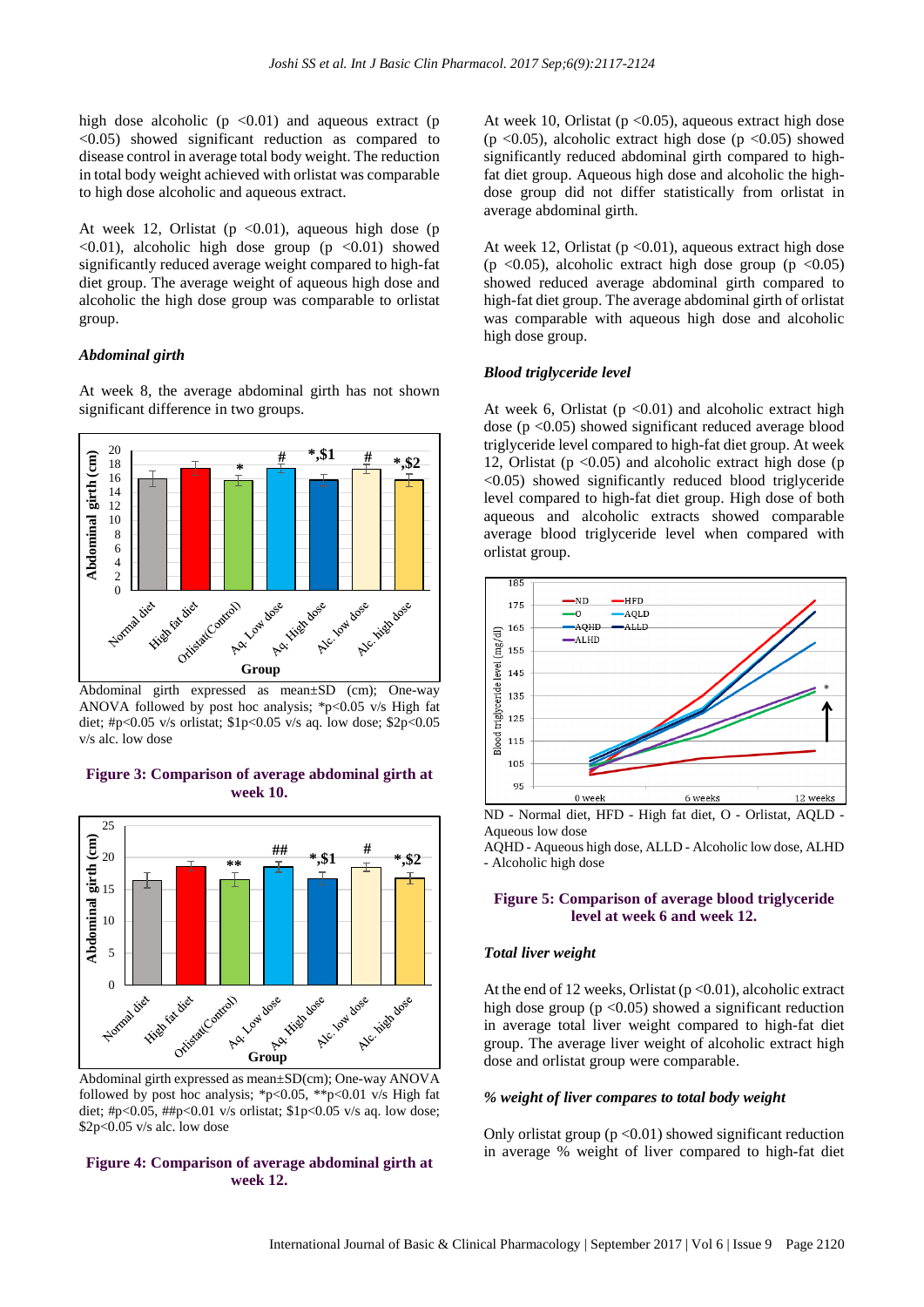group. However, all other groups did not show significant difference compared with high-fat diet group.



ANOVA followed by post hoc analysis; \*p<0.05, \*\*p<0.01 v/s High-fat diet; #p<0.01 v/s orlistat





mean±SD (%); One-way ANOVA followed by post hoc analysis; \*p<0.01 v/s High-fat diet; #p<0.01 v/s orlistat

#### **Figure 7: Comparison of average % liver weight.**

#### *Histopathological assessment*



Kruskal-Wallis test followed by post hoc analysis;  $*p<0.05$  v/s High fat diet; #p<0.05 v/s orlistat; \$1p<0.05 v/s alc. low dose

#### **Figure 8: Comparison of histopathological score.**

Orlistat ( $p \le 0.05$ ), alcoholic extract high dose group ( $p$  $\leq 0.05$ ) showed a significant reduction in median histopathological score compared to high-fat diet group. However, all other study drugs except alcoholic extract high dose did not show significant difference compared with high-fat diet group.



Histopathological changes in different drug dose. 'c' and 'e' are showing near normal architecture whereas others are showing fatty changes. The tissues were stained with H and E and photographs were taken on 100× magnification.

**Figure 9: Histopathological examination of liver tissue in rats of different group. Arrow mark is indicative of histological changes in liver: A) Normal diet group - Normal liver structure and architecture, B) High fat diet group - Fatty changes in liver and disruption of architecture, C) Orlistat, D) Aqueous low dose, E) Aqueous high dose, F) Alcoholic low dose, G) Alcoholic high dose.**

#### *Fat mass measurement*

Orlistat ( $p \le 0.01$ ), aqueous extract high dose group ( $p$  $\langle 0.05 \rangle$ , alcoholic extract high dose group (p  $\langle 0.01 \rangle$  has shown a significant reduction in average fat mass compared to high-fat diet group. The average fat mass of aqueous high dose and alcoholic the high dose group was comparable to orlistat group.

## **DISCUSSION**

The alcoholic extract (400mg/kg) of *Lagenaria siceraria* alleviated high fat diet induced obesity and dyslipidemic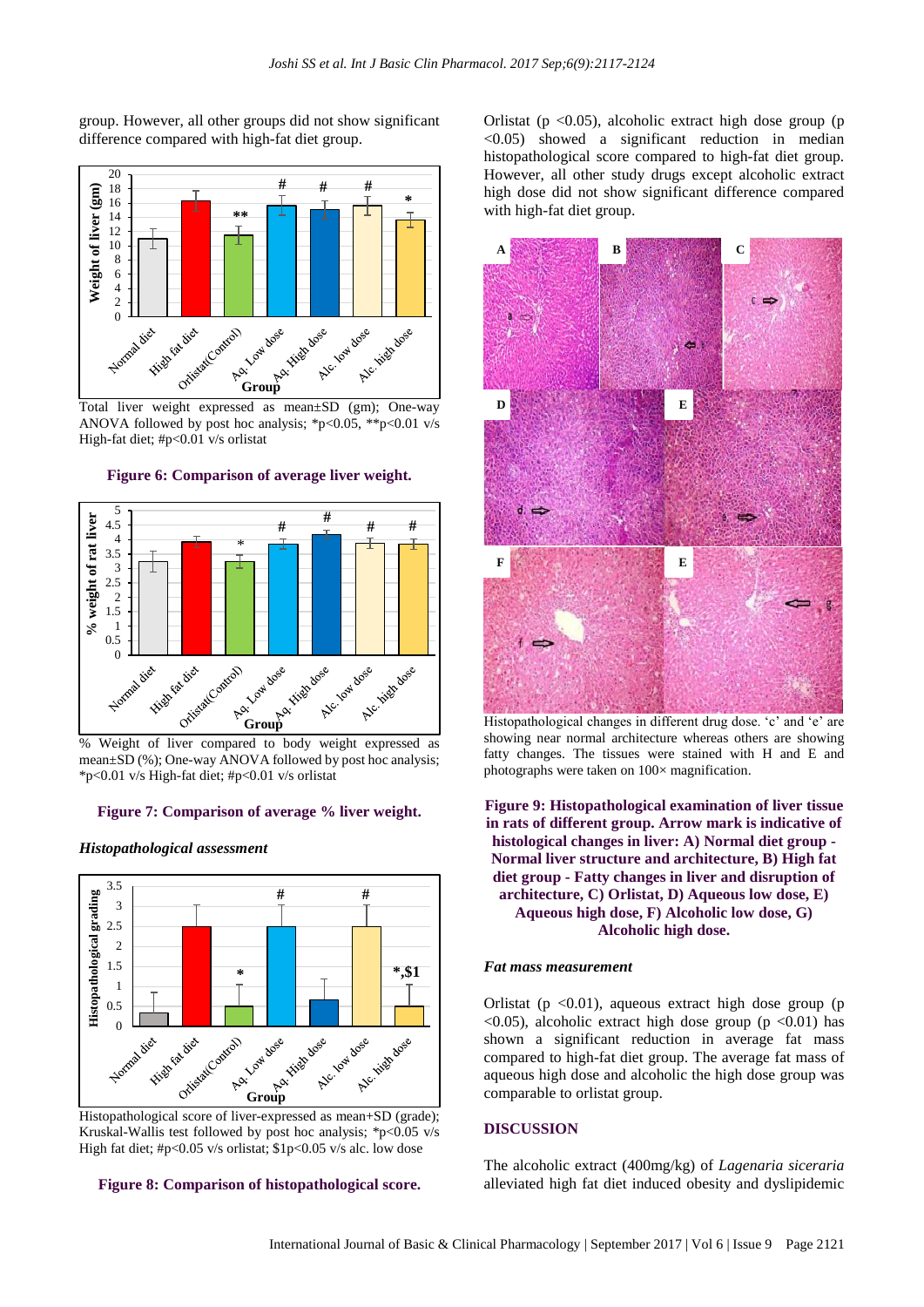changes in rats by reducing body weight, abdominal girth, fat mass, liver weight, inducing favorable lipid profile and liver histology. The alcoholic extract of *Lagenaria siceraria* is having better anti-obesity potential than aqueous extract.



Total fat mass expressed as mean±SD; One-way ANOVA followed by post hoc analysis; \*p<0.05, \*\*p<0.01 v/s High fat diet; #p<0.05, ##p<0.01 v/s orlistat; \$1p<0.05 v/s aq. low dose; \$2p<0.05 v/s alc. low dose

## **Figure 10: Comparison of average fat mass of Wistar rat.**

Current management of obesity includes lifestyle modifications, pharmacotherapy and surgical management. The aim of pharmacotherapy is either to reduce appetite and/or inhibit absorption and therapy need to be given for longer duration. Based on this, drugs have been approved by various drugs regulatory authorities throughout the world. However, the drugs at present, are not efficacious to reduce weight if used for the short term while on long term or chronic use, the probability of psychiatric and cardiac side effects increase. Pharmacotherapy with present drugs should be allowed after safety and risk assessment for the individual patient.<sup>14</sup> Thus, there is need for safe and efficacious alternative for chronic weight management.

In quest of a new drug, different animal models have been studied to emulate human obesity for developing an effective treatment for the same. Among the animal models, rats fed on a high-fat diet (HFD) is considered as most useful one. <sup>15</sup> The physiological mechanisms involved in this model are overconsumption of dietary fat that results in higher quantity of fat getting stored in the body as well as the alterations in the hormones involved in energy balance. This leads to hyperleptinemia, hyperinsulinemia and lowered suppression of ghrelin secretion. This model shows almost all the features of obesity which are distinctly linked to human obesity such as visceral adiposity, hyperglycemia, dyslipidemia, hyperinsulinemia and hepatic steatosis. <sup>15</sup> Other models of obesity like a genetic model, hypothalamic model, the drug induced model, surgical model is there but the prevalence of obesity by virtue of these mechanisms is very rare. Thus, we decide to choose HFD model of obesity. Rat is commonly used in HFD obesity model due to its common biological pathway of energy homeostasis. During initial preclinical studies, the male was preferred over the female to avoid interference of estrus cycle. <sup>16</sup> Majority of effects induced by high fat diet are present in both Wistar and Sprague-Dawley rat. However, studies have shown that these effects are more consistent and seen much earlier in male Wistar rat compared to Sprague-Dawley rat. Thus, in the present study, we have used male Wistar rat as an experimental animal. <sup>17</sup> Various variables are being used to evaluate the antiobesity potential of the compound. Total body weight and abdominal girth are most commonly used variables in the animal study. 10,18 The duration of assessment of total body weight and abdominal girth was every 2 weeks and at 6 and 12 weeks for triglyceride level. The duration of 12 weeks was chosen as previous studies have shown increase in body weight, abdominal girth, fat mass and alteration of lipid profile with high fat diet fed over a period of 12 weeks. <sup>19</sup> The alteration of lipid profile might be due to activation of lipases, intestinal fat absorption, and lipolysis.

High dose alcohol and aqueous extracts have shown reduction in body weight and abdominal girth at week 10 and 12. This reduction is comparable with orlistat. The mechanism that resulted in reduction in body weight and abdominal girth may be attributed to inhibition of fat absorption through GIT.<sup>20</sup>

Only high dose (400mg/kg) alcoholic extract was found to reduce blood triglyceride level. Oral administration of *Lagenaria siceraria* significantly inhibits the activation of lipase and thereby prevents absorption of triglyceride. The suppression of serum triglyceride may result from inhibition of the absorption of fat and cholesterol by blocking the activity of lipase. Our results are in line with previous work done by Nainwal et al, which evaluated the fruit extract of *Lagenaria siceraria* for its antilipidemic potential in atherogenic diet model in rat.<sup>18</sup> In another study, Nadeem et al, studied the effect of *Lagenaria siceraria* fruit extract for 30 days in HFD wistar rat model and showed a significant reduction in body weight, blood glucose, total cholesterol, and triglyceride level.<sup>10</sup> Ghule et al, studied 4 different extracts of *Lagenaria siceraria* in triton induced hyperlipidemia model of rats and result showed that hypolipidemic potency of the alcoholic extract is far better than aqueous and ether extract.<sup>12</sup> Later, Ghule et al, specifically studied alcoholic extract of *Lagenaria siceraria* in HFD wistar rat and confirmed the significant reduction in triglyceride level at the end of 4 weeks.<sup>21</sup>

In our study, the high dose (400mg/kg) alcoholic extract showed reduction in liver weight. However, none of the extracts showed significant reduction in the % liver weight. Previous studies have shown that reduction in liver weight correlates with anti-obesity potential.<sup>22</sup> In few studies, instead of liver weight, the more sensitive % liver weight reduction parameter was used. We did not find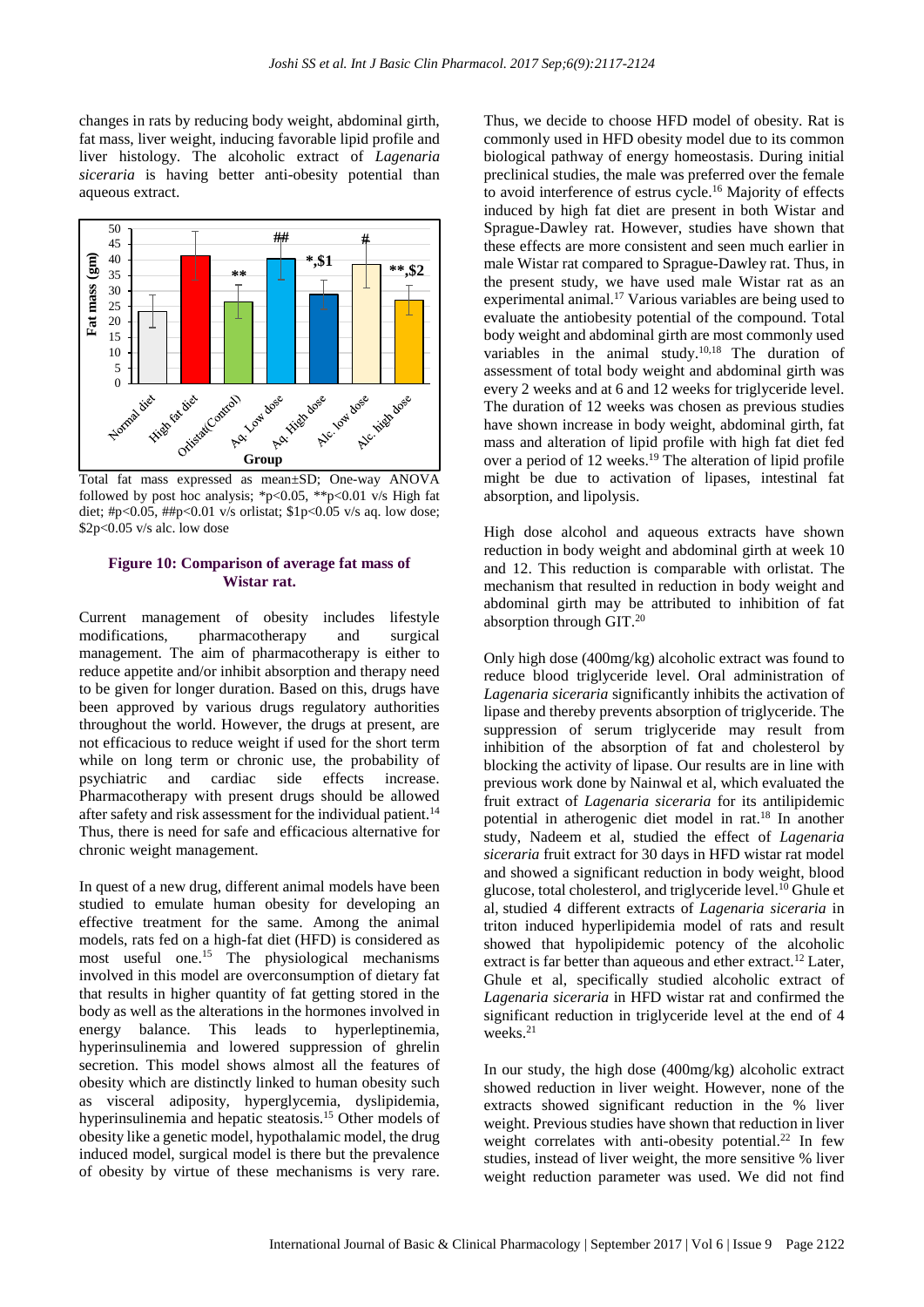reduction in % liver weight as HFD is not a good model to induce changes in liver and the effect of the extract on liver metabolism is negligible. Previous literature also showed that cafeteria diet is much better to study liver changes in obese rat than HFD. 23

In the present study, histopathological damage of liver is assessed by Brunt scoring system. <sup>24</sup> The histopathological changes are regressed only by a high dose of alcoholic extract (400mg/kg). This change could be related to antioxidant and free radical scavenging property of *Lagenaria siceraria*. Phytochemical screening of fruit has shown the presence of flavonoids, saponins, steroids and polyphenolic compounds in the extract. <sup>25</sup> These antioxidants are very important to prevent oxidative damage to liver cells and consequently prevent histopathological changes. One of the previous studies have shown that antioxidant and free radical scavenging property is present in only alcoholic, hydroalcoholic and acetone extract but absent in ether, aqueous, benzene, chloroform extracts of *Lagenaria siceraria.* 26

Along with dyslipidemic changes in plasma and increased liver triglyceride, the excess triglyceride accumulates in different body location in the form of fat mass. This fat mass was assessed in the present study and was found that both higher dose extracts (400mg/kg) significantly reduced fat mass. Previous evidence have concluded that presence of phytochemicals from plant extracts such as flavonoids, polyphenol, saponin, steroids reduces the level of adipose tissue by decreasing the level of triglycerol and inducing apoptosis. <sup>27</sup> Apart from this, the effect may be contributed to inhibition of fat absorption which subsequently decreases the adipose tissue hypertrophy and hyperplasia.

Our study has few limitations. We did not assess the change in the average amount of rat diet. So, whether the antiobesity action is due to the hypothalamic effect of *Lagenaria siceraria* which consecutively reduces feeding behavior or only by inhibiting fat absorption through GIT or both, is still inconclusive. The method for fat mass assessment in the present study is very crude one. Micro-CT Scan is used as a most sensitive to detect adiposity in the rat, however due to feasibility we could not perform the same. <sup>28</sup> The mechanism of action postulated for *Lagenaria siceraria* is through inhibition of lipase enzyme. <sup>29</sup> Thus, evaluation of fecal lipid level and the fat marker would have been confirmed our results. However, we have not performed these tests. Also, the measurement of serum cholesterol (HDL and LDL), blood glucose, TNF- $\alpha$  would have strengthened the evidence of our study.

Though this study we demonstrate the anti-obesity effect of *Lagenaria siceraria* which could possibly be attributed to diverse phytochemicals. However, it is not clear which of the active phytochemical is responsible for this effect. Hence, further work is needed with individual phytochemical to establish the mechanisms explaining the effect.

## **CONCLUSION**

Based on physiological, biochemical and histological analyses, we have demonstrated that alcoholic extract (400mg/kg) of *Lagenaria siceraria* alleviated high fat diet induced obesity and dyslipidemic changes in rats by reducing body weight, abdominal girth, fat mass, liver weight, normalizing lipid variables and liver histology. The alcoholic extract of *Lagenaria siceraria* is having better anti-obesity potential than aqueous extract. This may suggest that it has therapeutic potential to curb obesity and the pathologies linked to obesity. However, further investigations are needed to assess the phytochemicals from alcoholic extract responsible for weight reduction.

*Funding: Funding sources from Diamond Jubilee Society Trust, Seth G. S. Medical College and K. E. M. Hospital, Mumbai, Maharashtra, India and Research Society, Seth G. S. Medical College and K. E. M. Hospital, Mumbai, Maharashtra, India*

*Conflict of interest: None declared Ethical approval: The study was approved by the Institutional Animal Ethics Committee (AEC/11/2014)*

## **REFERENCES**

- 1. WHO | Obesity and overweight; 2016. Available at: http://www.who.int/mediacentre/factsheets/fs311/en/. Accessed 20 June 2017.
- 2. Abdullah A, Wolfe R, Stoelwinder J, de Courten M, Stevenson C, Walls H, et al. The number of years lived with obesity and the risk of all-cause and causespecific mortality. Int J of Epi. 2011;40(4):985-96.
- 3. Segula D. Complications of obesity in adults: A short review of the literature. Malawi Medical Journal: The J of Med A of Mal. 2014;26(1):20-4.
- 4. Misra A, Chowbey P, Makkar B, Vikram N, Wasir J, Chadha D. Concensus Group. Consensus statement for diagnosis of obesity, abdominal obesity and the metabolic syndrome for Asian Indians and recommendations for physical activity, medical and surgical management. The Journal of the Association of Physicians of India. 2009;57:163-70.
- 5. Halford J, Boyland E, Blundell J, Kirkham T, Harrold J. Pharmacological management of appetite expression in obesity. Nature Reviews Endocrinology. 2010;6(5):255-69.
- 6. Kim G, Lin J, Blomain E, Waldman S. Anti-Obesity Pharmacotherapy: New Drugs and Emerging Targets. Clinical Pharmacology and Therapeutics. 2014;95(1):53-66.
- 7. Lara M, Kothari S, Sugerman H. Surgical management of obesity: a review of the evidence relating to the health benefits and risks. Treatments in Endocrinology. 2005;4(1):55-64.
- 8. Prajapati R, Kalariya M, Parmar S, Sheth N. Phytochemical and pharmacological review of Lagenaria sicereria. Journal of Ayurveda and Integrative Medicine. 2010;1(4):266-72.